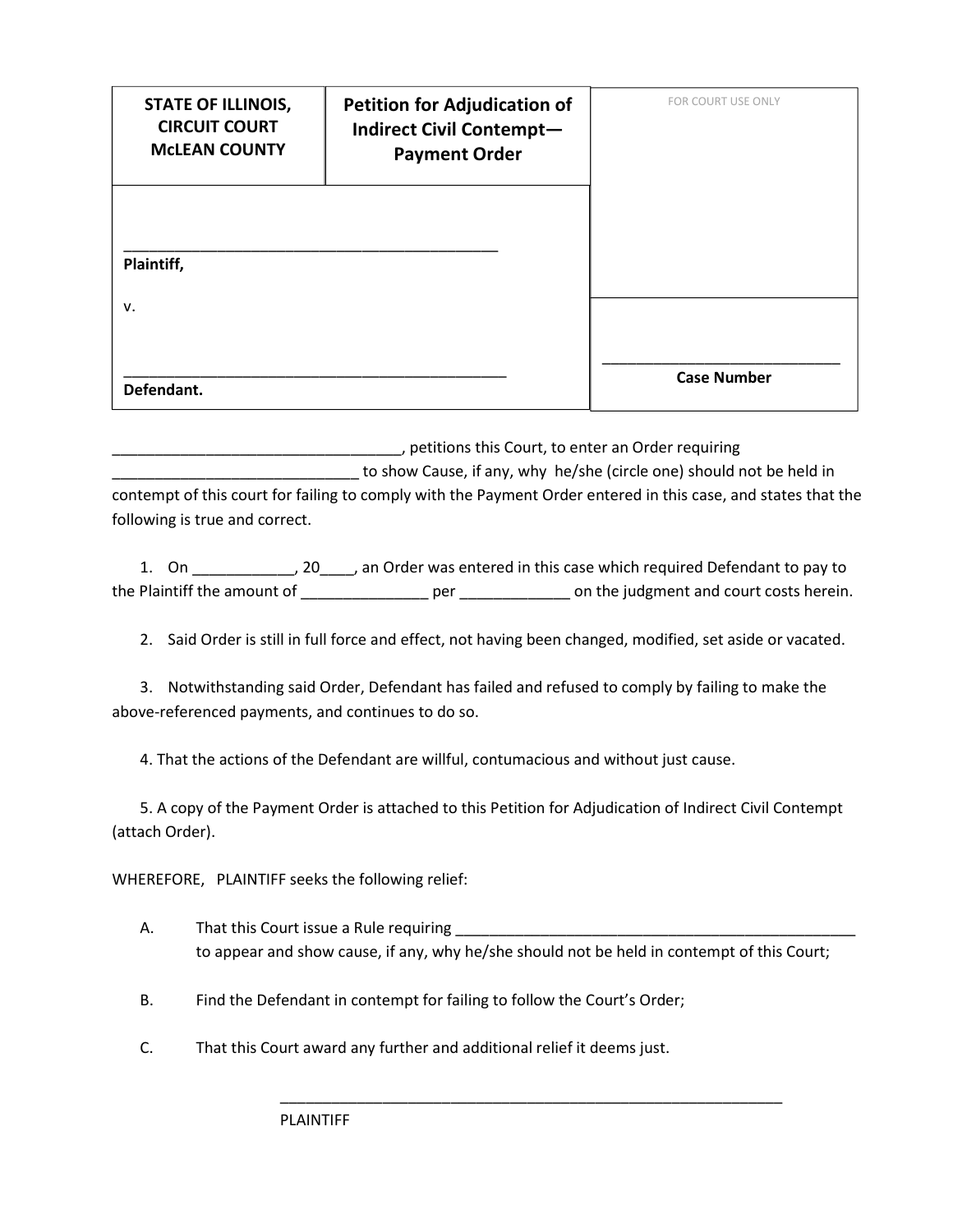| <b>STATE OF ILLINOIS</b> |     |
|--------------------------|-----|
| <b>COUNTY OF MCLEAN</b>  | SS. |
|                          |     |

Under the penalties of perjury as provided by law pursuant to Section 1-109 of the code of Civil Procedure, the undersigned certifies that the statements set forth in this instrument are true and correct, except as to matters therein stated to be on information and belief and as to such matters the undersigned certifies that she/he verily believes the same to be true.

\_\_\_\_\_\_\_\_\_\_\_\_\_\_\_\_\_\_\_\_\_\_\_\_\_\_\_\_\_\_\_\_\_\_\_\_\_\_\_\_\_\_\_\_\_\_\_\_\_\_\_\_\_\_\_\_\_\_\_\_

PLAINTIFF

\_\_\_\_\_\_\_\_\_\_\_\_\_\_\_\_\_\_\_\_\_\_\_\_\_\_\_\_\_\_\_\_\_\_\_\_\_\_\_\_\_\_\_\_\_\_

\_\_\_\_\_\_\_\_\_\_\_\_\_\_\_\_\_\_\_\_\_\_\_\_\_\_\_\_\_\_\_\_\_\_\_\_\_\_\_\_\_\_\_\_\_\_

\_\_\_\_\_\_\_\_\_\_\_\_\_\_\_\_\_\_\_\_\_\_\_\_\_\_\_\_\_\_\_\_\_\_\_\_\_\_\_\_\_\_\_\_\_\_

\_\_\_\_\_\_\_\_\_\_\_\_\_\_\_\_\_\_\_\_\_\_\_\_\_\_\_\_\_\_\_\_\_\_\_\_\_\_\_\_\_\_\_\_\_\_

\_\_\_\_\_\_\_\_\_\_\_\_\_\_\_\_\_\_\_\_\_\_\_\_\_\_\_\_\_\_\_\_\_\_\_\_\_\_\_\_\_\_\_\_\_\_

NAME

ADDRESS

CITY, STATE, ZIP

PHONE

EMAIL ADDRESS